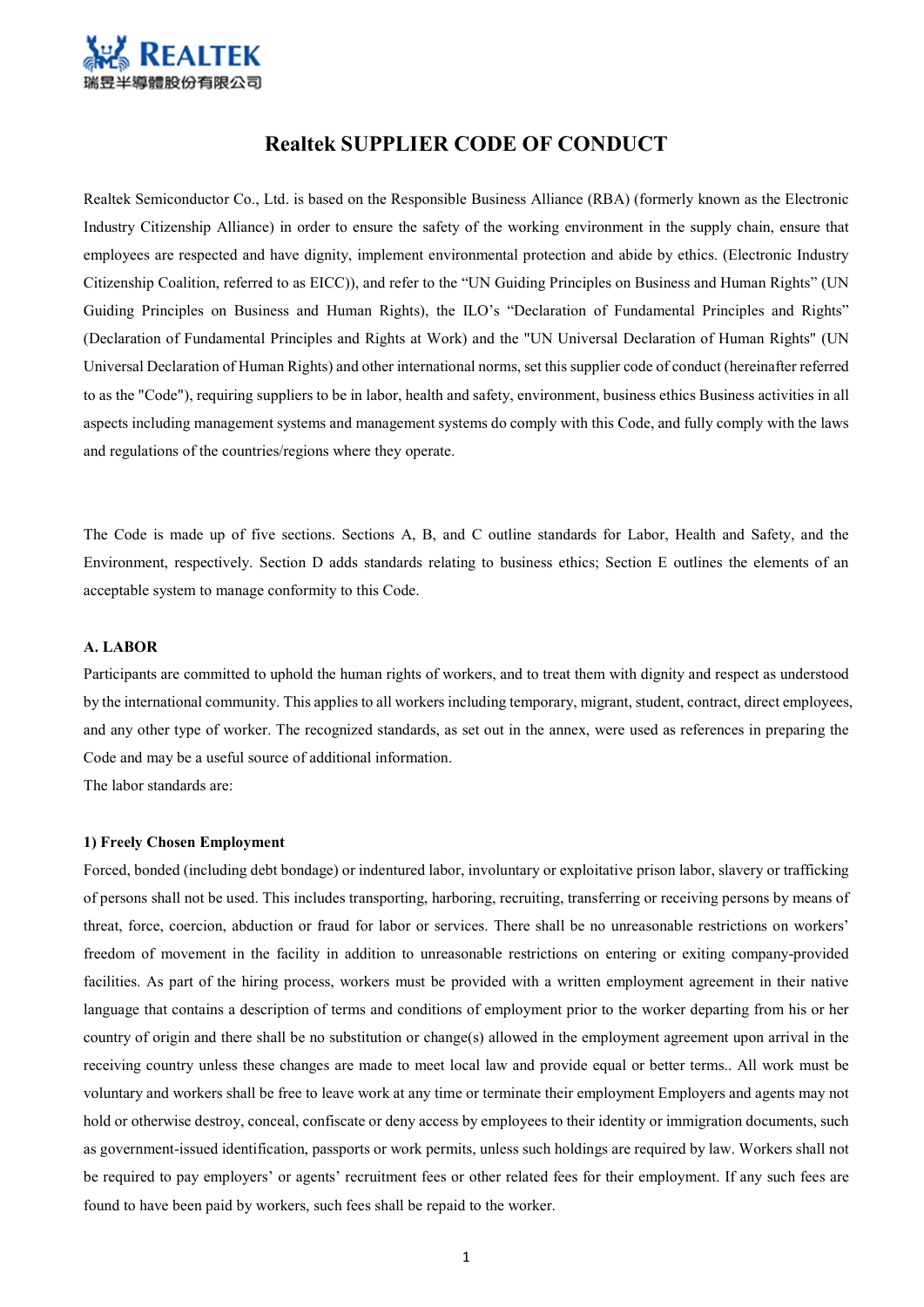

### 2) Young Workers

Child labor is not to be used in any stage of manufacturing. The term "child" refers to any person under the age of 15, or under the age for completing compulsory education, or under the minimum age for employment in the country, whichever is greatest. The use of legitimate workplace learning programs, which comply with all laws and regulations, is supported. Workers under the age of 18 (Young Workers) shall not perform work that is likely to jeopardize their health or safety, including night shifts and overtime. Participant shall ensure proper management of student workers through proper maintenance of student records, rigorous due diligence of educational partners, and protection of students' rights in accordance with applicable law and regulations. Participant shall provide appropriate support and training to all student workers. In the absence of local law, the wage rate for student workers, interns and apprentices shall be at least the same wage rate as other entry-level workers performing equal or similar tasks.

#### 3) Working Hours

Studies of business practices clearly link worker strain to reduced productivity, increased turnover and increased injury and illness. . Working hours are not to exceed the maximum set by local law. Further, a workweek should not be more than 60 hours per week, including overtime, except in emergency or unusual situations. Workers shall be allowed at least one day off every seven days.

### 4) Wages and Benefits

Compensation paid to workers shall comply with all applicable wage laws, including those relating to minimum wages, overtime hours and legally mandated benefits. In compliance with local laws, workers shall be compensated for overtime at pay rates greater than regular hourly rates. Deductions from wages as a disciplinary measure shall not be permitted. For each pay period, workers shall be provided with a timely and understandable wage statement that includes sufficient information to verify accurate compensation for work performed. All use of temporary, dispatch and outsourced labor will be within the limits of the local law.

#### 5) Humane Treatment

There is to be no harsh and inhumane treatment including any sexual harassment, sexual abuse, corporal punishment, mental or physical coercion or verbal abuse of workers; nor is there to be the threat of any such treatment. Disciplinary policies and procedures in support of these requirements shall be clearly defined and communicated to workers.

#### 6) Non-Discrimination

Participants should be committed to a workforce free of harassment and unlawful discrimination. Companies shall not engage in discrimination based on race, color, age, gender, sexual orientation, gender identity and expression, ethnicity or national origin, disability, pregnancy, religion, political affiliation, union membership, covered veteran status, protected genetic information or marital status in hiring and employment practices such as wages, promotions, rewards, and access to training. Workers shall be provided with reasonable accommodation for religious practices. In addition, workers or potential workers should not be subjected to medical tests or physical exams that could be used in a discriminatory way.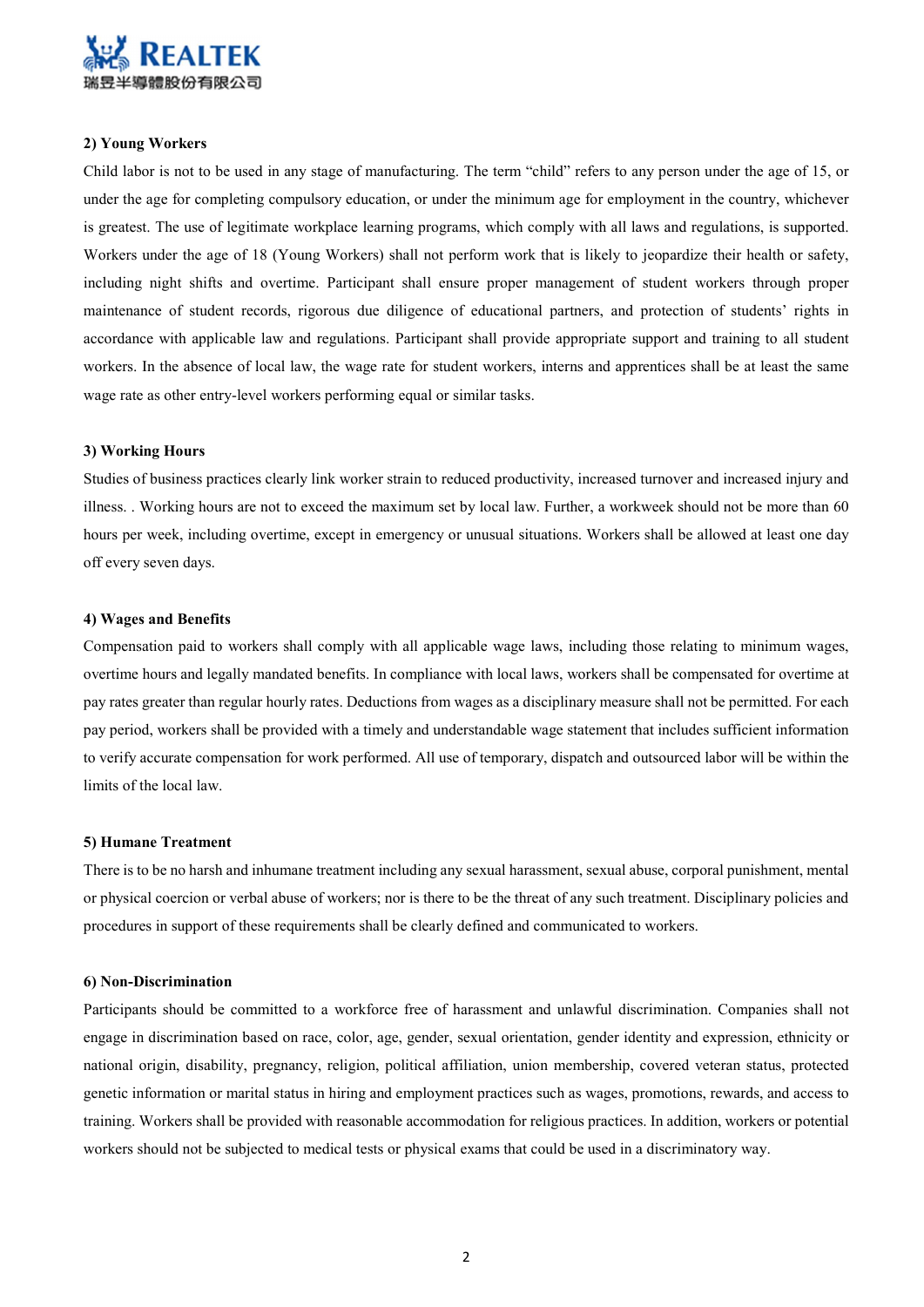

### 7) Freedom of Association

In conformance with local law, participants shall respect the right of all workers to form and join trade unions of their own choosing, to bargain collectively and to engage in peaceful assembly as well as respect the right of workers to refrain from such activities. Workers and/or their representatives shall be able to openly communicate and share ideas and concerns with management regarding working conditions and management practices without fear of discrimination, reprisal, intimidation or harassment.

### B. HEALTH and SAFETY

Participants recognize that in addition to minimizing the incidence of work-related injury and illness, a safe and healthy work environment enhances the quality of products and services, consistency of production and worker retention and morale. Participants also recognize that ongoing worker input and education is essential to identifying and solving health and safety issues in the workplace.

Recognized management systems such as OHSAS 18001 and ILO Guidelines on Occupational Safety and Health were used as references in preparing the Code and may be a useful source of additional information. The health and safety standards are:

#### 1) Occupational Safety

Worker potential for exposure to safety hazards (e.g., chemical, electrical and other energy sources, fire, vehicles, and fall hazards) are to be identified and assessed, and controlled through proper design, engineering and administrative controls, preventative maintenance and safe work procedures (including lockout/tagout), and ongoing safety training. Where hazards cannot be adequately controlled by these means, workers are to be provided with appropriate, well-maintained, personal protective equipment and educational materials about risks to them associated with these hazards. Reasonable steps must also be taken to remove pregnant women/nursing mothers from working condition with high hazards, remove or reduce any workplace health and safety risks to pregnant women and nursing mothers including those associated with their work assignments, as well as include reasonable accommodations for nursing mothers.

#### 2) Emergency Preparedness

Potential emergency situations and events are to be identified and assessed, and their impact minimized by implementing emergency plans and response procedures including: emergency reporting, employee notification and evacuation procedures, worker training and drills, appropriate fire detection and suppression equipment, clear and unobstructed egress adequate exit facilities and recovery plans. Such plans and procedures shall focus on minimizing harm to life, the environment and property.

#### 3) Occupational Injury and Illness

Procedures and systems are to be in place to prevent, manage, track and report occupational injury and illness including provisions to: encourage worker reporting; classify and record injury and illness cases; provide necessary medical treatment; investigate cases and implement corrective actions to eliminate their causes; and facilitate return of workers to work.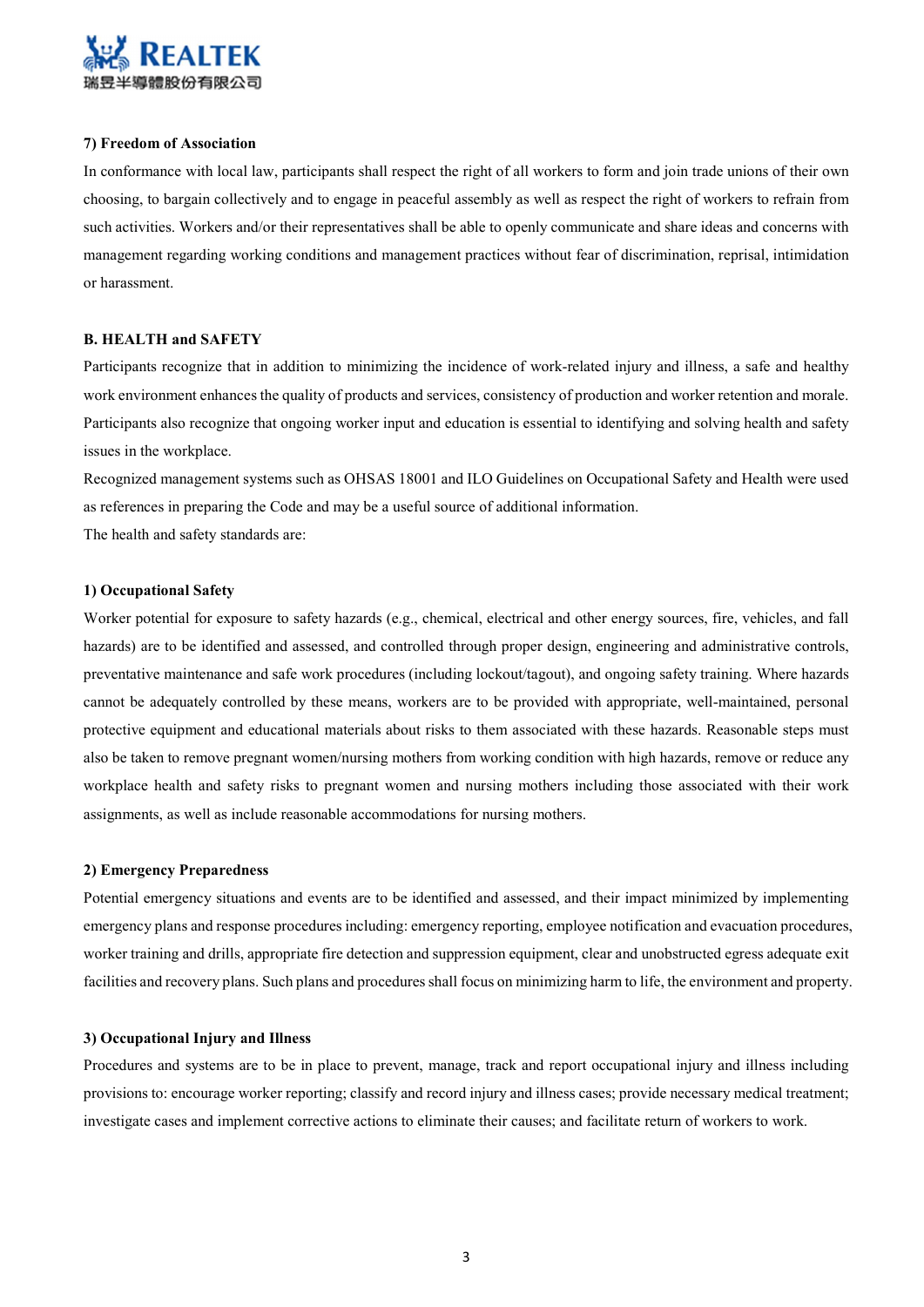

### 4) Industrial Hygiene

Worker exposure to chemical, biological and physical agents is to be identified, evaluated, and controlled according to the hierarchy of controls. Potential hazards are to be eliminated or controlled through proper design, engineering and administrative controls. When hazards cannot be adequately controlled by such means, workers are to be provided with and use appropriate, well-maintained, personal protective equipment. Protective programs shall include educational materials about the risks associated with these hazards.

#### 5) Physically Demanding Work

Worker exposure to the hazards of physically demanding tasks, including manual material handling and heavy or repetitive lifting, prolonged standing and highly repetitive or forceful assembly tasks is to be identified, evaluated and controlled.

#### 6) Machine Safeguarding

Production and other machinery shall be evaluated for safety hazards. Physical guards, interlocks and barriers are to be provided and properly maintained where machinery presents an injury hazard to workers.

### 7) Sanitation, Food, and Housing

Workers are to be provided with ready access to clean toilet facilities, potable water and sanitary food preparation, storage, and eating facilities. Worker dormitories provided by the Participant or a labor agent are to be maintained to be clean and safe, and provided with appropriate emergency egress, hot water for bathing and showering, adequate lighting heat and ventilation, individually secured accommodations for storing personal and valuable items, and reasonable personal space along with reasonable entry and exit privileges.

### 8) Health and Safety Communication

Participant shall provide workers with appropriate workplace health and safety information and training in the language of the worker or in a language the worker can understand for all identified workplace hazards that workers are exposed to, including but not limited to mechanical, electrical, chemical, fire, and physical hazards.. Health and safety related information shall be clearly posted in the facility or placed in a location identifiable and accessible by workers. Training is provided to all workers prior to the beginning of work and regularly thereafter. Workers shall be encouraged to raise safety concerns

### C. ENVIRONMENTAL

Participants recognize that environmental responsibility is integral to producing world class products. In manufacturing operations, adverse effects on the community, environment and natural resources are to be minimized while safeguarding the health and safety of the public. Recognized management systems such as ISO 14001 and the Eco Management and Audit System (EMAS) were used as references in preparing the Code and may be a useful source of additional information. The environmental standards are:

#### 1) Environmental Permits and Reporting

All required environmental permits (e.g. discharge monitoring), approvals and registrations are to be obtained, maintained and kept current and their operational and reporting requirements are to be followed.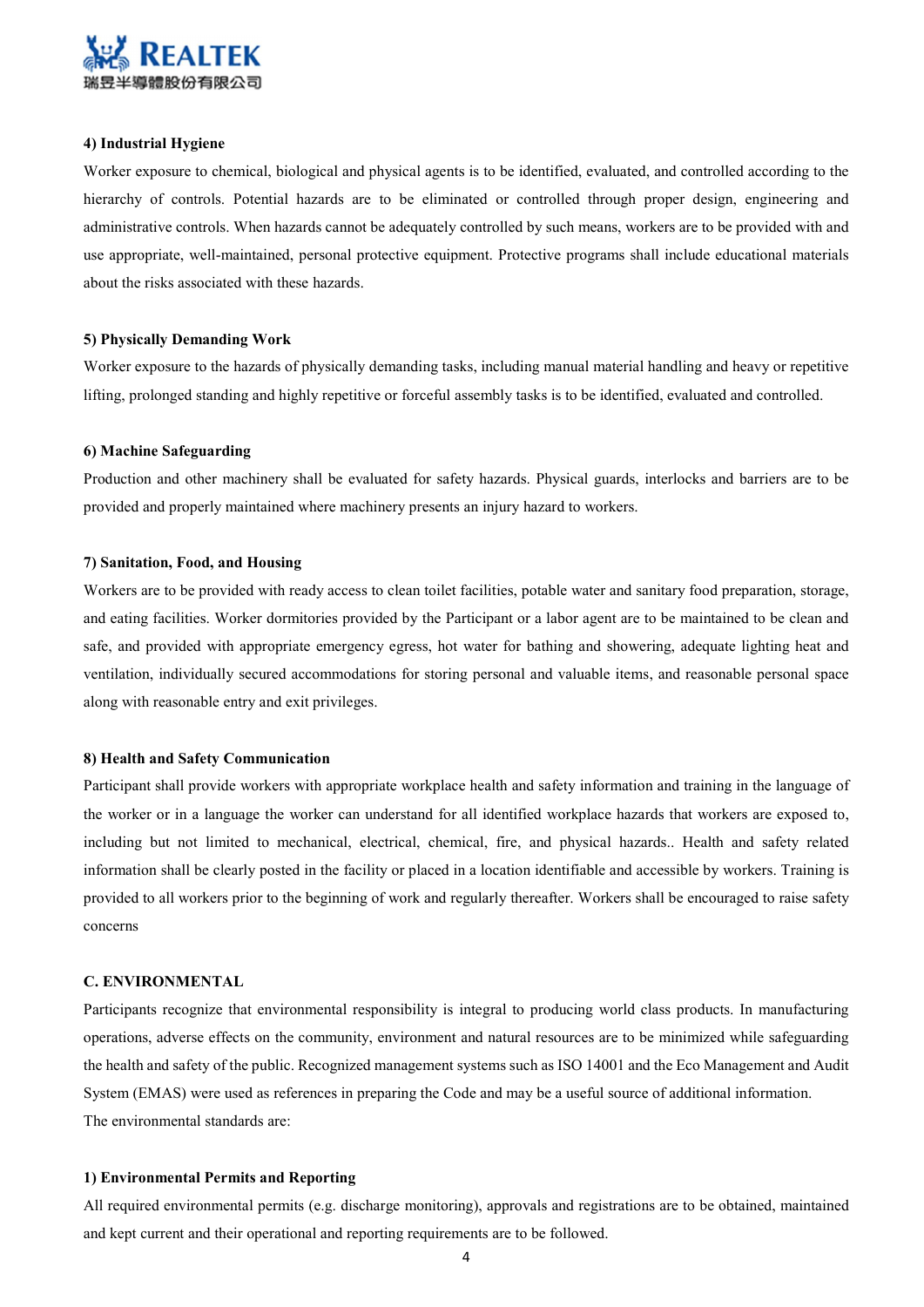

### 2) Pollution Prevention and Resource Reduction

Emissions and discharges of pollutants and generation of waste are to be minimized or eliminated at the source or by practices such as adding pollution control equipment; modifying production, maintenance and facility processes; or by other means. The use of natural resources, including water, fossil fuels, minerals and virgin forest products, is to be conserved or by practices such as modifying production, maintenance and facility processes, materials substitution, re-use, conservation, recycling or other means.

#### 3) Hazardous Substances

Chemicals and other materials posing a hazard to humans or the environment are to be identified, labelled and managed to ensure their safe handling, movement, storage, use, recycling or reuse and disposal.

#### 4) Solid Waste

Participant shall implement a systematic approach to identify, manage, reduce, and responsibly dispose of or recycle solid waste (non-hazardous).

#### 5) Air Emissions

Air emissions of volatile organic chemicals, aerosols, corrosives, particulates, ozone depleting chemicals and combustion by-products generated from operations are to be characterized, routinely monitored, controlled and treated as required prior to discharge. Participant shall conduct routine monitoring of the performance of its air emission control systems.

#### 6) Materials Restrictions

Participants are to adhere to all applicable laws, regulations and customer requirements regarding prohibition or restriction of specific substances in products and manufacturing, including labeling for recycling and disposal.

#### 7) Water Management

Participant shall implement a water management program that documents, characterizes, and monitors water sources, use and discharge; seeks opportunities to conserve water; and controls channels of contamination. All wastewater is to be characterized, monitored, controlled, and treated as required prior to discharge or disposal. Participant shall conduct routine monitoring of the performance of its wastewater treatment and containment systems to ensure optimal performance and regulatory compliance.

#### 8) Energy Consumption and Greenhouse Gas Emissions

Energy consumption and all relevant Scopes 1 and 2 greenhouse gas emissions are to be tracked and documented, at the facility and/or corporate level. Participants are to look for cost- effective methods to improve energy efficiency and to minimize their energy consumption and greenhouse gas emissions.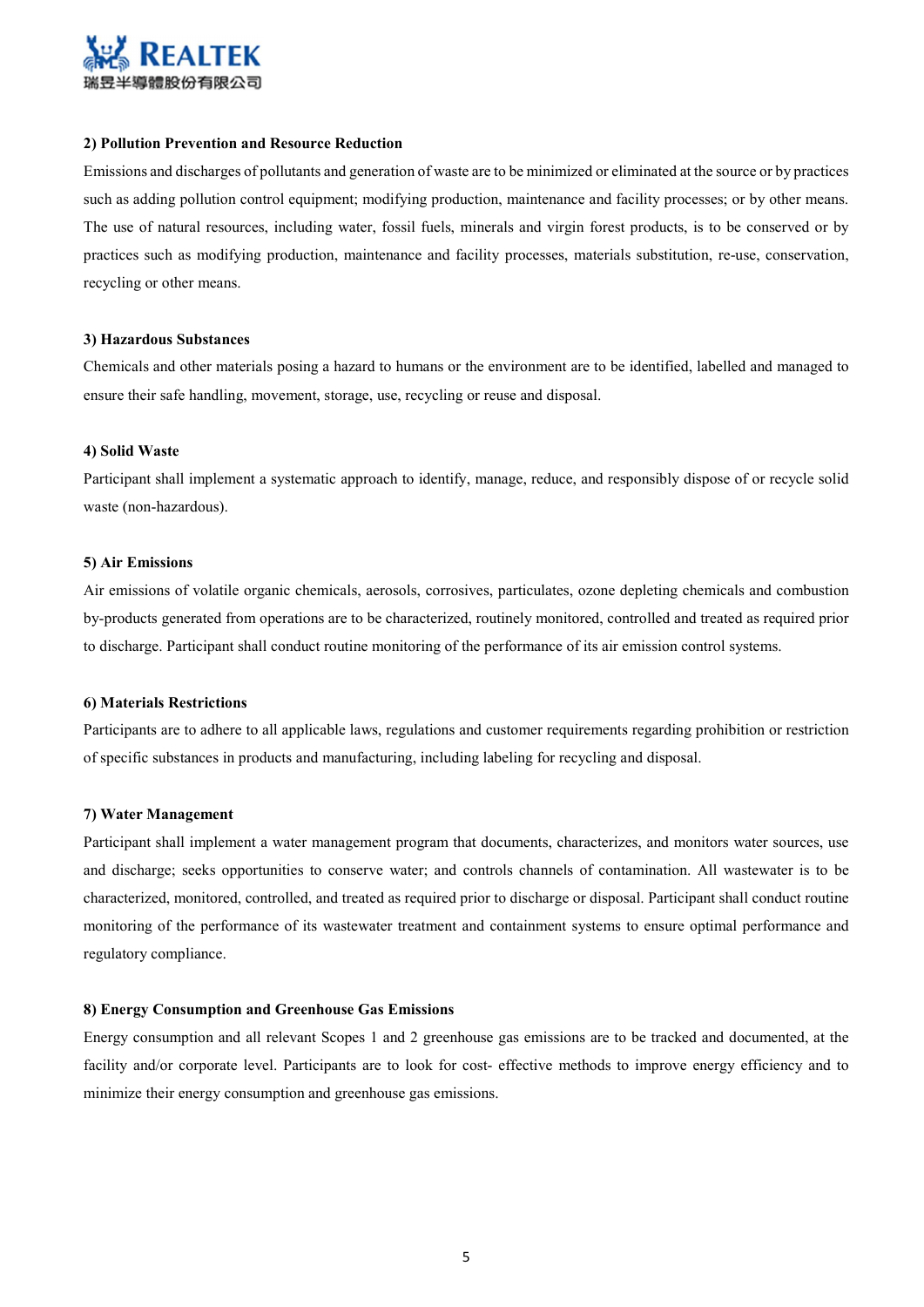

### D. ETHICS

To meet social responsibilities and to achieve success in the marketplace, Participants and their agents are to uphold the highest standards of ethics including:

#### 1) Business Integrity

The highest standards of integrity are to be upheld in all business interactions. Participants shall have a zero tolerance policy to prohibit any and all forms of bribery, corruption, extortion and embezzlement.

#### 2) No Improper Advantage

Bribes or other means of obtaining undue or improper advantage are not to be promised, offered, authorized, given or accepted. This prohibition covers promising, offering, authorizing, giving or accepting anything of value, either directly or indirectly through a third party, in order to obtain or retain business, direct business to any person, or otherwise gain an improper advantage. Monitoring and enforcement procedures shall be implemented to ensure compliance with anticorruption laws.

#### 3) Disclosure of Information

All business dealings should be transparently performed and accurately reflected on Participant's business books and records. Information regarding participant labor, health and safety, environmental practices, business activities, structure, financial situation and performance is to be disclosed in accordance with applicable regulations and prevailing industry practices. Falsification of records or misrepresentation of conditions or practices in the supply chain are unacceptable.

#### 4) Intellectual Property

Intellectual property rights are to be respected; transfer of technology and know- how is to be done in a manner that protects intellectual property rights; and, customer and supplier information is to be safeguarded.

### 5) Fair Business, Advertising and Competition

Standards of fair business, advertising and competition are to be upheld.

#### 6) Protection of Identity and Non-Retaliation

Programs that ensure the confidentiality, anonymity and protection of supplier and employee whistleblowers2 are to be maintained, unless prohibited by law. Participants should have a communicated process for their personnel to be able to raise any concerns without fear of retaliation.

2 Whistleblower definition: Any person who makes a disclosure about improper conduct by an employee or officer of a company, or by a public official or official body.

#### 7) Responsible Sourcing of Minerals

Participants shall have a policy to reasonably assure that the tantalum, tin, tungsten and gold in the products they manufacture does not directly or indirectly finance or benefit armed groups that are perpetrators of serious human rights abuses in the Democratic Republic of the Congo or an adjoining country. Participants shall exercise due diligence on the source and chain of custody of these minerals and make their due diligence measures available to customers upon customer request.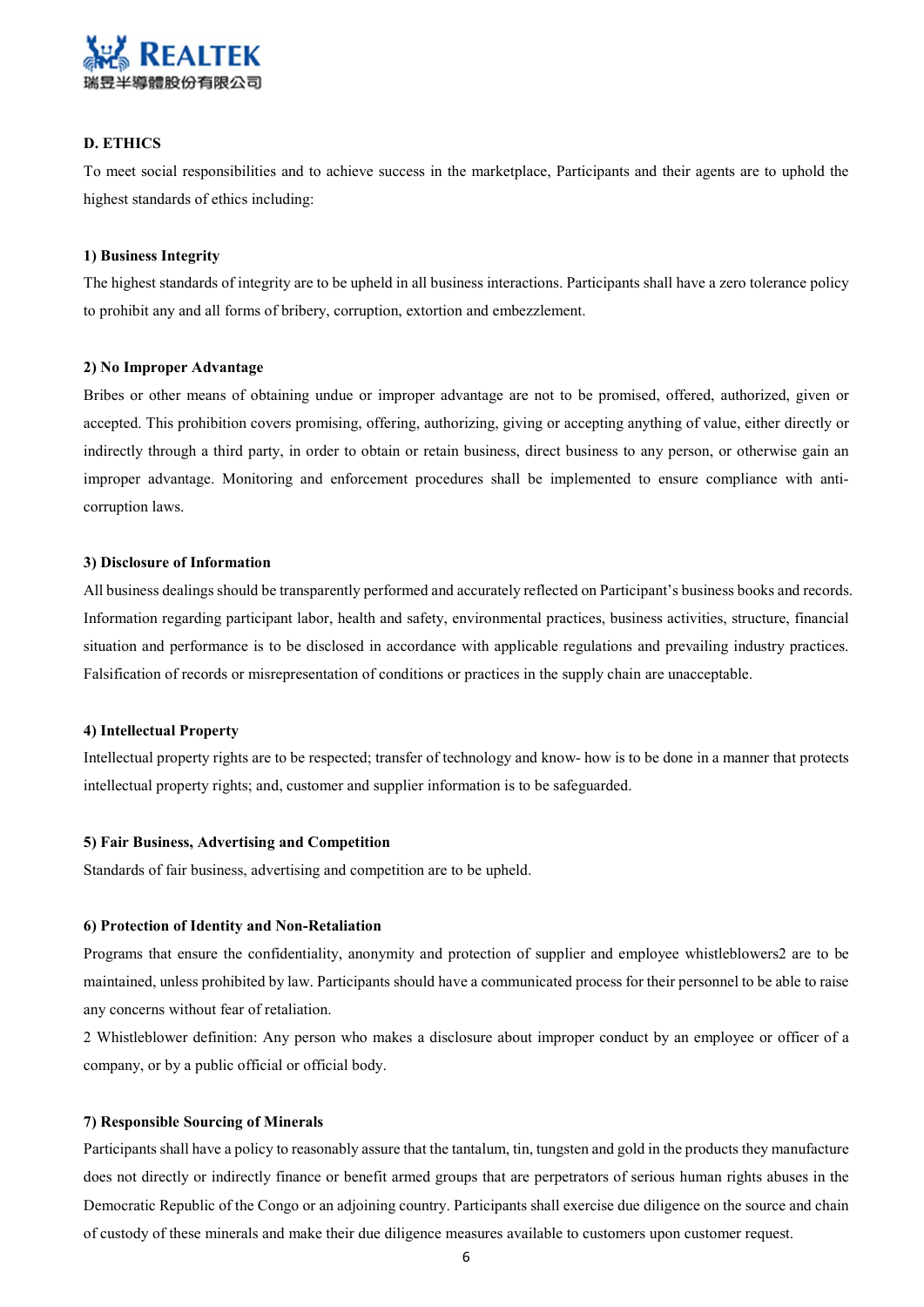

### 8) Privacy

Participants are to commit to protecting the reasonable privacy expectations of personal information of everyone they do business with, including suppliers, customers, consumers and employees. Participants are to comply with privacy and information security laws and regulatory requirements when personal information is collected, stored, processed, transmitted, and shared.

### E. MANAGEMENT SYSTEMS

Participants shall adopt or establish a management system whose scope is related to the content of this Code. The management system shall be designed to ensure: (a) compliance with applicable laws, regulations and customer requirements related to the participant's operations and products; (b) conformance with this Code; and (c) identification and mitigation of operational risks related to this Code. It should also facilitate continual improvement. The management system should contain the following elements:

### 1) Company Commitment

A corporate social and environmental responsibility policy statements affirming Participant's commitment to compliance and continual improvement, endorsed by executive management and posted in the facility in the local language.

### 2) Management Accountability and Responsibility

The Participant clearly identifies senior executive and company representative[s] responsible for ensuring implementation of the management systems and associated programs. Senior management reviews the status of the management system on a regular basis.

### 3) Legal and Customer Requirements

A process to identify, monitor and understand applicable laws, regulations and customer requirements, including the requirements of this Code.

#### 4) Risk Assessment and Risk Management

A process to identify the legal compliance, environmental, health and safety3 and labor practice and ethics risks associated with Participant's operations. Determination of the relative significance for each risk and implementation of appropriate procedural and physical controls to control the identified risks and ensure regulatory compliance 3 Areas to be included in a risk assessment for environmental health and safety are production areas, warehouse and storage facilities, plant/facilities support equipment, laboratories and test areas, sanitation facilities (bathrooms), kitchen/cafeteria and worker housing/dormitories.

### 5) Improvement Objectives

Written performance objectives, targets and implementation plans to improve the Participant's social and environmental performance, including a periodic assessment of Participant's performance in achieving those objectives.